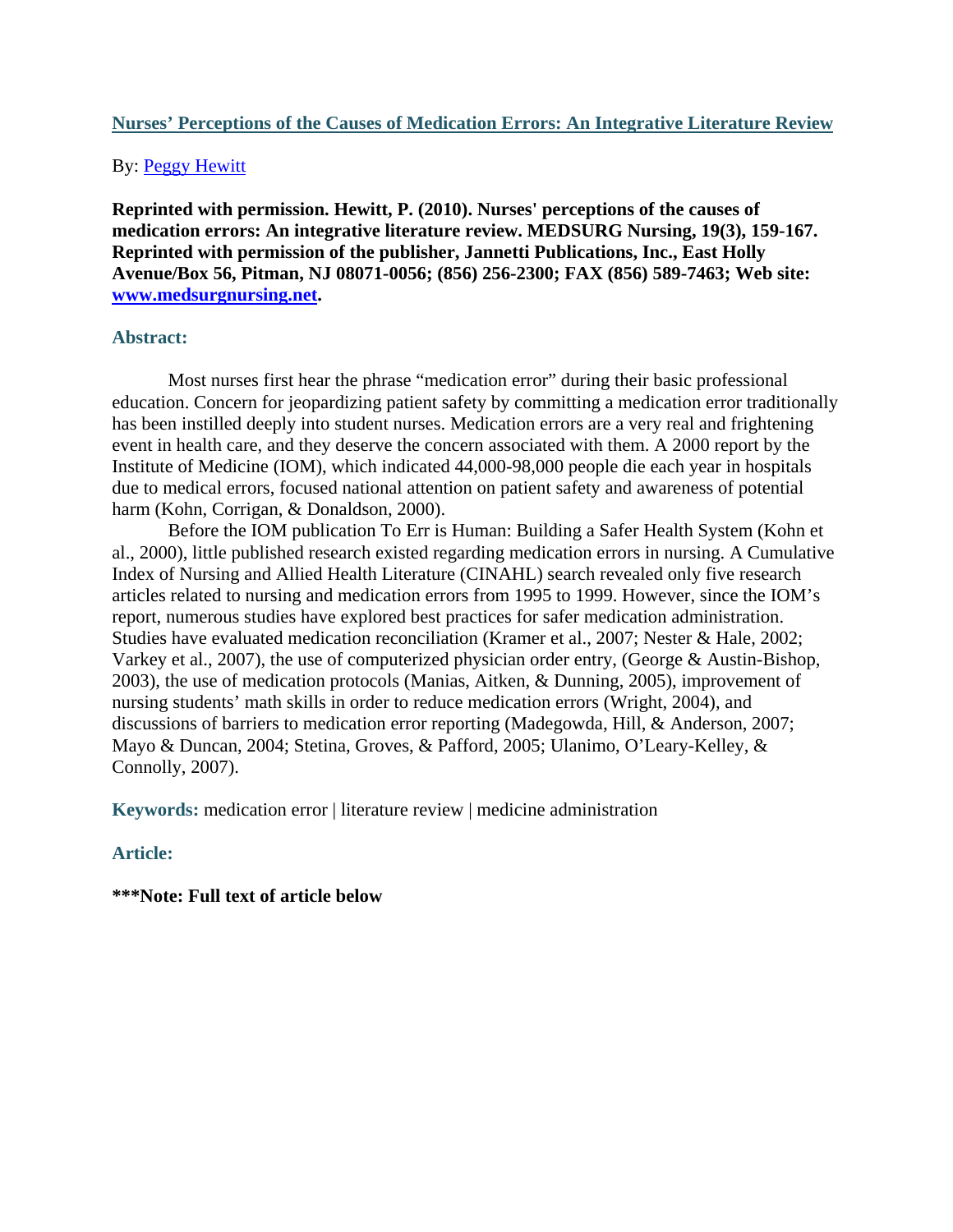**Peggy Hewitt**

# Nurses' Perceptions of the Causes of Medication Errors: An Integrative Literature Review

*The prevention of medication errors is crucial in health care. Because nurses are usually the final point of delivery in the medication administration process, they also are often the ones who commit a medication error. This integrative review of the literature examines nurses' perceptions of the causes of medications errors and their implications for nursing.* 

**Peggy Hewitt, BSN, RN,** is a Clinical Nursing Instructor, Guilford Technical Community College, Jamestown, NC.

**Note:** A related article on the topic of medication errors entitled "A Nurse-Patient Partnership Program to Improve Medication Safety: Ask Your Nurse about Your Medication" can be found in the May/June 2010 issue of *MedSurg Matters!*, the official newsletter of the Academy of Medical-Surgical Nurses.

**M** ost nurses first hear the phrase "medication error" during their basic professional education. Concern for jeopardizing patient safety by committing a medication error traditionally has been instilled deeply into student nurses. Medication errors are a very real and frightening event in health care, and they deserve the concern associated with them. A 2000 report by the Institute of Medicine (IOM), which indicated 44,000-98,000 people die each year in hospitals due to medical errors, focused national attention on patient safety and awareness of potential harm (Kohn, Corrigan, & Donaldson, 2000).

Before the IOM publication *To Err is Human: Building a Safer Health System* (Kohn et al., 2000), little published research existed regarding medication errors in nursing. A Cumulative Index of Nursing and Allied Health Literature (CINAHL) search revealed only five research articles related to nursing and medication errors from 1995 to 1999. However, since the IOM's report, numerous studies have explored best practices for safer medication administration. Studies have evaluated medication reconciliation (Kramer et al., 2007; Nester & Hale, 2002; Varkey et al., 2007), the use of computerized physician order entry, (George & Austin-Bishop, 2003), the use of medication protocols (Manias, Aitken, & Dunning, 2005), improvement of nursing students' math skills in order to reduce medication errors (Wright, 2004), and discussions of barriers to medication error reporting (Madegowda, Hill, & Anderson, 2007; Mayo & Duncan, 2004; Stetina, Groves, & Pafford, 2005; Ulanimo, O'Leary-Kelley, & Connolly, 2007).

In the current fast-paced, demanding field of health care, medication errors continue to occur despite efforts to reduce such events. A medication error can occur at any point during the medication delivery process: prescription, transcription, dispensing, or administration (Stetina et al., 2005; Tang, Sheu, Yu, Wei, & Chen, 2007). None of these steps is error proof. All steps involve multiple members of the health care team, including physicians, pharmacists, pharmacy technicians, and nurses. The order in which these steps routinely occur ultimately places nurses in the position of the final check point of ensuring safe medication delivery (Maricle, Whitehead, & Rhodes, 2007; Ulanimo et al., 2007).

Most of the nursing literature focuses on consequences of the nursing shortage and does not address human errors. One of three adverse drug events related to medication errors occurs when a nurse administers the medication, yet even when the root cause of the error can be traced to the prescriber, nurses still receive the blame (Burke, 2005). A literature review by Carlton and Blegen (2006) found medication errors to occur due to

MEDSURG Nursing—May/June 2010—Vol. 19/No. 3 **159**

Hewitt, P. (2010). Nurses' perceptions of the causes of medication errors: An integrative literature review. MEDSURG Nursing, *19*(3), 159-167. Reprinted with permission of the publisher, Jannetti Publications, Inc., East Holly Avenue/Box 56, Pitman, NJ 08071-0056; (856) 256-2300; FAX (856) 589-7463; Web site: www.medsurgnursing.net.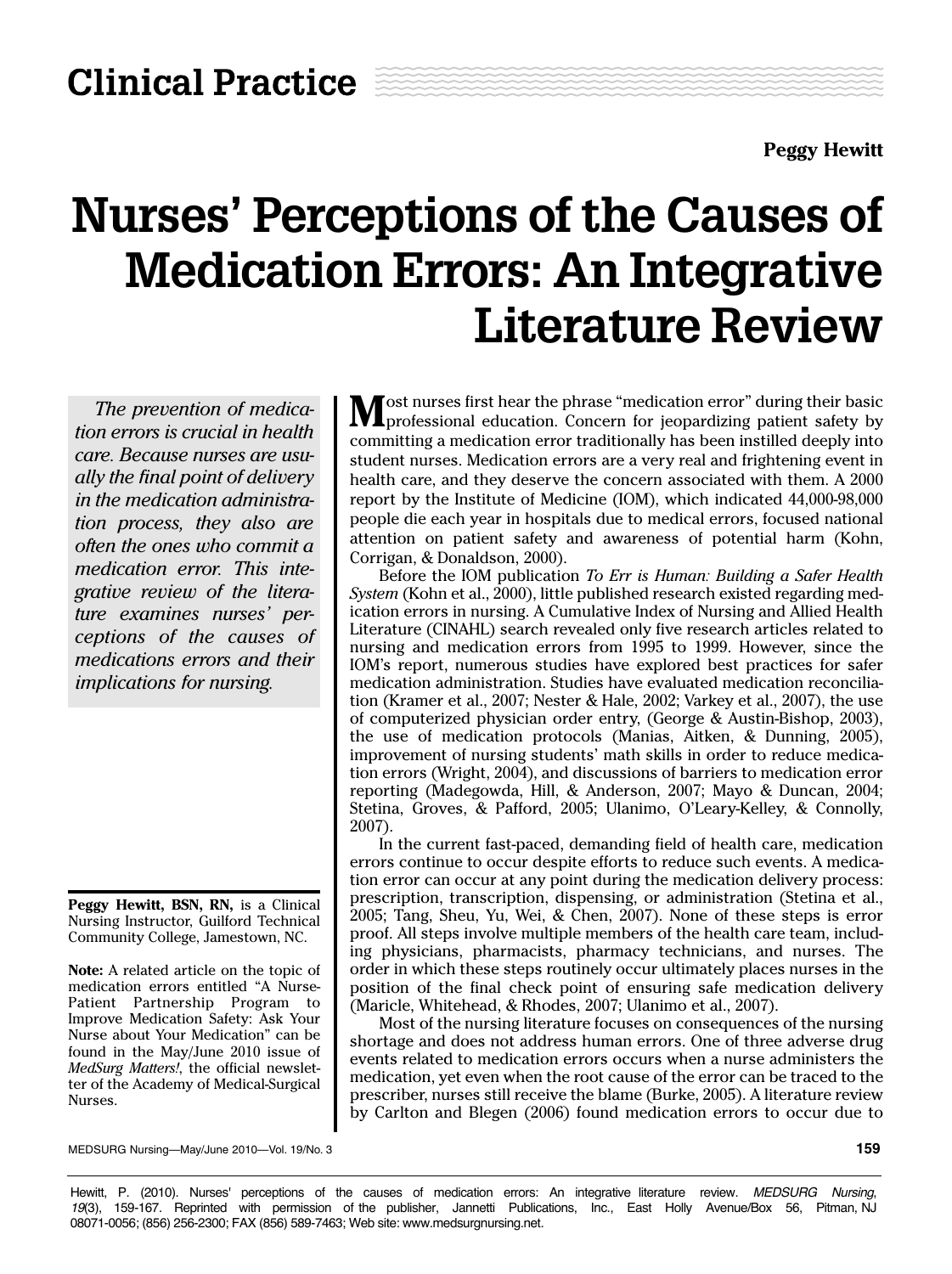incorrect drug calculations, lack of knowledge, failure to follow protocol, time pressures, fatigue, staffing levels, inexperience, design deficiencies, and inadequate equipment. Lassetter and Warnick (2003) identified nine types of common medication errors: prescribing two or more medications with interactions known to cause side effects, prescribing a drug to which the patient has a known allergy, misreading a physician's handwriting, misinterpreting an abbreviation, experiencing confusion between two medications with similar names, using a concentrated dose instead of a dilute form of a drug, confusing medications in similar looking packages, receiving unclear prescribing directions, and committing an error of omission. This review also noted many errors result when exceptional demands are placed on a person's memory, attention, and vigilance due to complex systems in many institutions.

Although the literature points to common themes related to nurses' views of medication errors, it is also clear that some confusion exists regarding what constitutes a medication error. A pioneering study by Gladstone (1995) captured nursing's attention 5 years before the IOM report. Gladstone studied the factors underlying the occurrence and reporting of medication errors. The study revealed nurses' confusion regarding the definition of medication errors. This study has been replicated with an alarming result; disagreement still exists among nurses as to what constitutes a medication error (Mayo & Duncan, 2004; Osborne, Blais, & Hayes, 1999; Ulanimo et al., 2007).

Agreement among studies does exist, however, regarding, nurses' perceptions of the causes of medication errors (Fry & Dacey, 2007; Mayo & Duncan, 2004; Osborne et al., 1999; Pape, 2003; Rogers, Hwang, Scott, Aiken, & Dinges 2004; Stetina et al., 2005; Tang et al., 2007; Ulanimo et al., 2007). Because nurses routinely administer medications, their perceptions of the causes of errors are important to consider as health care systems implement error-prevention measures. The purpose of this integrative review is to identify evidence regarding nurses' perceptions of the cause of medication errors and discuss their implications for the nursing profession.

#### **Search Strategies**

A CINAHL search of publications 2002-2008 was performed using the key words *medication errors* and *nursing*. Study results published in this time frame were likely to experience equally the weight of the IOM publication. The search yielded 394 articles. The limits of *research article* and *peer reviewed* were added, narrowing the number of articles to 76. Adding the keyword *reporting* did not change the results of this search. Interestingly, limiting the dates of the search from 1995 to 1999 (representing the 5 years prior to the publication of *To Err is Human: Building a Safer Health System*, Kohn et al., 2000), produced only five articles. A subsequent search limited to 2000-2001 also yielded only five articles. These search findings strongly suggest the IOM's report contributed to an increase in research stemming from the national attention to safety in the health care system regarding medication errors. A Medline search also was conducted using the keyword *medication errors* and the following limits: review, English only, core critical journals, nursing journals, and the years 2002-2008. The Medline search yielded 176 articles. Articles reporting research focused on specific interventions, such as safe prescribing practices, physician computer order entry, and effectiveness of medication reconciliation, were excluded. Articles reporting research in specialized areas of practice not generalizable to all nursing practice also were excluded. In addition, studies of methods to increase the reporting of errors or research on other forms of medical errors, such as equipment failure, diagnostics errors, or drug-related problems, were rejected. Inclusion criteria allowed both qualitative and quantitative studies. Research articles reporting nurses' perceived causes of medication errors, parameters of medication errors, and the impact of nursing environments and medication errors, were included. A total of nine articles from the years 2002-2007 found during the CINAHL and Medline searches were summarized in a matrix for organized review.

# **Synthesis of Findings**

Common themes have been identified regarding nurses' perceptions of the causes of medication errors. Distractions, failure to follow the five rights of medication administration, failure to follow protocol, fatigue or exhaustion, poor physician handwriting, confusion between drugs with similar names or similar packaging, confusion regarding infusion devices and miscalculations, length of shift, excessive daytime sleepiness, and events on the unit requiring higher priority were noted throughout these studies. See Table 1 for a summary of these studies that includes their purpose, method, subjects/sample, findings, limitations, and comments.

Five years before the IOM report, a groundbreaking study sought to identify common themes underlying the occurrence and reporting of drug administration errors (Gladstone, 1995). Over the course of a year, medication administration errors were studied in an acute care setting in England. A total of 102 nurses participated in this study, as well as 17 nurse managers who were likely to deal with nurses who make drug errors. During this 12-month period, 79 incident reports involving medication administration errors were reviewed. The results summary included types of drug errors, routes of administration, time of day the incident occurred, and type of monitoring or intervention required. No statistics regarding nurses' years of experience, level of education, specific practice setting, or age or gender were mentioned. Gladstone used a questionnaire to allow nurses to rank causes of drug errors according to their perceived frequency of occurrence and offer comments at the end of the questionnaire. In addition, nurses reviewed four case scenarios in which they indicated if what occurred constituted a medication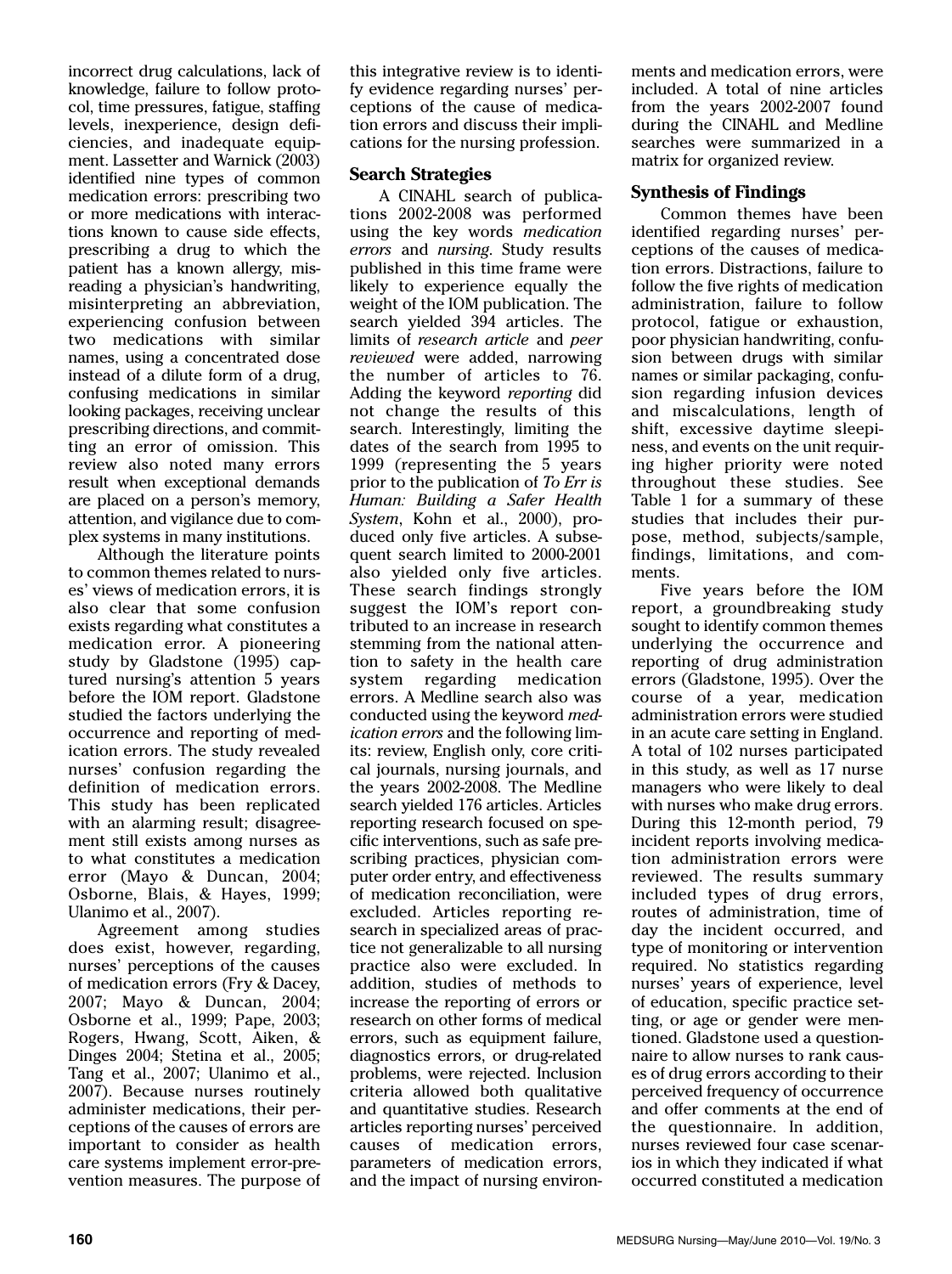#### **Table 1. Matrix of Studies Reviewed**

| Reference                                          | <b>Purpose of Study</b>                                                                                                                                                                                     | Methodology                                                                                                                                                                                                                                                                                                                                                                                                      | Subjects and<br>Sample                                                                                                                                                                                                                                                                                                                                                                                                                                                                                                                                                                                           | <b>Findings Related</b><br>to Causes of<br><b>Medication Errors</b>                                                                                                                                                                                                                                                                                                                                                 | <b>Limitations</b>                                                                                                                                                                                                                                                                                                                                                                    |
|----------------------------------------------------|-------------------------------------------------------------------------------------------------------------------------------------------------------------------------------------------------------------|------------------------------------------------------------------------------------------------------------------------------------------------------------------------------------------------------------------------------------------------------------------------------------------------------------------------------------------------------------------------------------------------------------------|------------------------------------------------------------------------------------------------------------------------------------------------------------------------------------------------------------------------------------------------------------------------------------------------------------------------------------------------------------------------------------------------------------------------------------------------------------------------------------------------------------------------------------------------------------------------------------------------------------------|---------------------------------------------------------------------------------------------------------------------------------------------------------------------------------------------------------------------------------------------------------------------------------------------------------------------------------------------------------------------------------------------------------------------|---------------------------------------------------------------------------------------------------------------------------------------------------------------------------------------------------------------------------------------------------------------------------------------------------------------------------------------------------------------------------------------|
| Pape, 2003.                                        | To measure the effect<br>of two targeted inter-<br>ventions to decrease<br>nurses' distractions<br>during medication<br>administration.<br>Study was based on<br>protocols used in the<br>airline industry. | Compared three<br>groups of nurses dur-<br>ing eight cycles of<br>medication adminis-<br>tration.<br>Independent variable<br>was group identity of<br>first the control and<br>then the two interven-<br>tions, to prevent dis-<br>tractions during med-<br>ication administration.<br>Dependent variable<br>was the number of<br>distractions each<br>group experienced<br>during medication<br>administration. | Convenience sample 24<br>nurses (LVNs, RNs with<br>both ADN & BSN prepara-<br>tion), 1-26 years of experi-<br>ence.<br>Members of sample<br>routinely administered<br>medications on a medical-<br>surgical unit in an acute<br>care hospital in the south-<br>western U.S.                                                                                                                                                                                                                                                                                                                                      | <b>Distractions</b><br>Failure to follow the<br>five rights of medica-<br>tion administration or<br>protocol<br>Lack of focus<br>Poor communication                                                                                                                                                                                                                                                                 | Observer influence<br>may have affected<br>behavior.<br>Only one nurse<br>observed at a time.<br>Hospital did not have<br>a medication room on<br>the unit.<br>Nurses not observed<br>while in patient's<br>room.<br>Poor communication<br>and lack of focus not<br>defined.                                                                                                          |
| Rogers, Hwang,<br>Scott. Aiken, &<br>Dinges, 2004. | Examine the work<br>patterns of hospital<br>staff nurses to identify<br>a possible relationship<br>between hours<br>worked and frequency<br>of errors.                                                      | Random sample of<br>members of the<br><b>American Nurses</b><br>Association invited to<br>keep a logbook of<br>hours and shift<br>worked, overtime, and<br>sleep/wake patterns<br>for 2 weeks.                                                                                                                                                                                                                   | RNs only<br>92% female<br>79% Caucasian<br>$17.2 \pm 10.0$ years of expe-<br>rience<br>4,320 members<br>invited to participate<br>1,725 expressed interest<br>891 eligible (unit-based<br>hospital staff nurses work-<br>ing full time)<br>362 returned<br>logbooks<br>Response rate $\sim$ 40%                                                                                                                                                                                                                                                                                                                  | Work duration<br>Overtime<br>Number of hours<br>worked per week.<br>Likelihood of making<br>an error was three<br>times higher when<br>nurses worked 12.5<br>hours or more in a<br>shift.<br>More than half of<br>errors and near errors<br>involved medication<br>administration.                                                                                                                                  | Data derived from<br>self-reports may not<br>be representative of<br>work schedules and<br>practices of all U.S.<br>hospitals. Study par-<br>ticipants responded to<br>17-40 items daily for<br>28 days - more effort<br>than most surveys.<br>No definition of "error"<br>in survey instrument<br>possibly limiting<br>responses of errors<br>considered to be<br>minor or harmless. |
| Mayo & Duncan,<br>2004.                            | To identify nurses'<br>perceptions of med-<br>ication errors and<br>reporting the errors.                                                                                                                   | Self-report survey<br>method by randomly<br>selected nurses in<br>multiple settings.<br>Descriptive study.                                                                                                                                                                                                                                                                                                       | Sample from 16 southern<br>California acute care hos-<br>pitals RNs.<br>Ages 23-74<br>95% female<br>1-45 years experience<br>62.7% worked full-time<br>49% Caucasian<br>34% Pacific Islander<br>8% Hispanic<br>4% African-American<br>4% other<br>Educational<br>preparation:<br>11% diploma<br>40% ADN<br>44% BSN<br>3% graduate<br>3% other<br>Units represented:<br>Medical-Surgical<br>ICU<br>Maternal/Child<br>All shifts represented.<br>Random sample 5,000<br>RNs from United Nurse's<br>Association of<br>California/Union of Health<br><b>Care Professionals</b><br>983 responded<br>20% response rate | <b>Distractions</b><br>Failure to follow five<br>rights of medication<br>administration (failure<br>to check name band)<br>Being tired and<br>exhausted<br>Poor physician hand-<br>writing<br>Confusion over similar<br>medication packaging<br>Confusion over drugs<br>with similar names<br>Miscalculations by<br>nurses<br>Confusion over cor-<br>rect programming of<br>infusion device<br>Miscalculation by MD | Sample for study from<br>a health care union<br>and may not be repre-<br>sentative of nonunion<br>nurses. Survey com-<br>pletion was voluntary<br>and may reflect<br>reporting bias.                                                                                                                                                                                                  |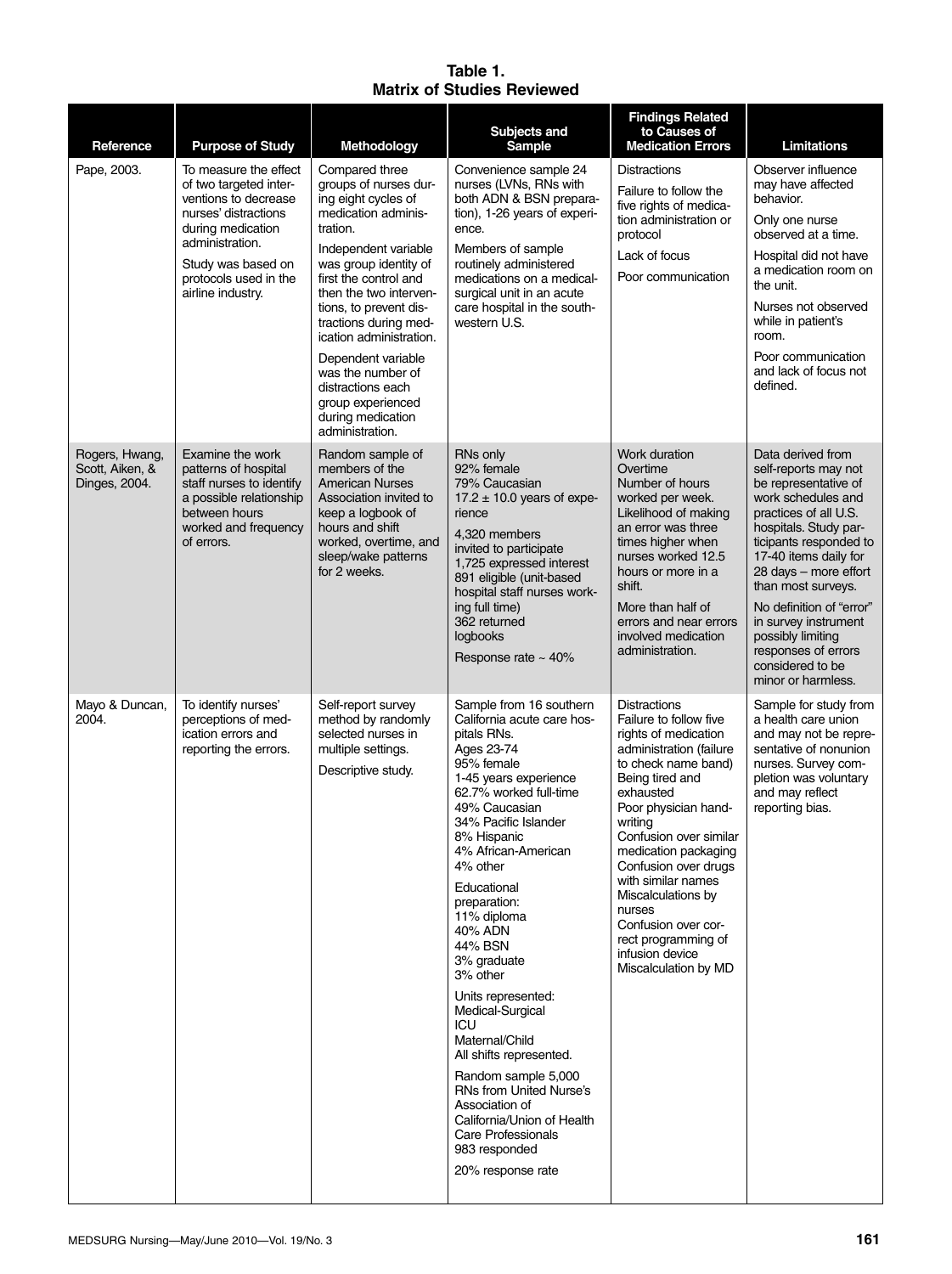### **Table 1. (continued) Matrix of Studies Reviewed**

| Reference                                                    | <b>Purpose of Study</b>                                                                                                                                                                                                                                                                        | <b>Methodology</b>                                                                                                                                                                                                                                                                                                                                                                  | <b>Subjects and</b><br><b>Sample</b>                                                                                                                                                                                                                                                                                                                                                                                                                            | <b>Findings Related</b><br>to Causes of<br><b>Medication Errors</b>                                                                                                                                                                                                                                                                                                                                                                                                                                                                                                                     | Limitations                                                                                                                                                                                                                                                                                                                                                                                                                    |
|--------------------------------------------------------------|------------------------------------------------------------------------------------------------------------------------------------------------------------------------------------------------------------------------------------------------------------------------------------------------|-------------------------------------------------------------------------------------------------------------------------------------------------------------------------------------------------------------------------------------------------------------------------------------------------------------------------------------------------------------------------------------|-----------------------------------------------------------------------------------------------------------------------------------------------------------------------------------------------------------------------------------------------------------------------------------------------------------------------------------------------------------------------------------------------------------------------------------------------------------------|-----------------------------------------------------------------------------------------------------------------------------------------------------------------------------------------------------------------------------------------------------------------------------------------------------------------------------------------------------------------------------------------------------------------------------------------------------------------------------------------------------------------------------------------------------------------------------------------|--------------------------------------------------------------------------------------------------------------------------------------------------------------------------------------------------------------------------------------------------------------------------------------------------------------------------------------------------------------------------------------------------------------------------------|
| Suzuki, Ohida,<br>Kanieta,<br>Yokoyama, &<br>Uchiyama, 2005. | To determine the<br>prevalence of EDS<br>and sleep habits<br>among nurses; ana-<br>lyze associations<br>between EDS and dif-<br>ferent types of med-<br>ication errors; provide<br>data to allow informed<br>discussions about<br>measures to prevent<br>accidents among hos-<br>pital nurses. | A cross-sectional<br>study targeting 4,407<br>nurses in large<br>Japanese hospitals.<br>Anonymous self-<br>administered ques-<br>tionnaire.                                                                                                                                                                                                                                         | Convenience sample of<br>nurses from eight general<br>hospitals in Japan<br>4,407 nurses responded to<br>questionnaire (4,279<br>female)                                                                                                                                                                                                                                                                                                                        | EDS is prevalent<br>among nurses.<br>A significant relation-<br>ship between EDS<br>and occurrence of<br>occupational accidents<br>including the following:<br>Drug administration<br>errors<br>Shift work and age<br>(with ages 20-29 as a<br>reference, an associa-<br>tion was observed in<br>ages 30-39 and age<br>50 or older)<br>Incorrect operation of<br>medical equipment<br>Needlestick injuries<br>and age<br>Findings suggest shift<br>work, work-related<br>stress, and short sleep<br>duration are associat-<br>ed with EDS among<br>nurses as compared<br>to non-nurses. | Self-administered<br>questionnaire may<br>include reporting bias.<br>May not be generaliz-<br>able to other cultures.                                                                                                                                                                                                                                                                                                          |
| Stetina, Groves,<br>& Pafford, 2005.                         | To explore the man-<br>agement of medica-<br>tion errors by examin-<br>ing ways nurses<br>define and make deci-<br>sions regarding the<br>reporting of medica-<br>tion errors; how med-<br>ication errors affect<br>nurses' daily practice                                                     | A Heideggerian phe-<br>nomenologic method<br>of interviewing nurses.                                                                                                                                                                                                                                                                                                                | Clinical nurses in<br>south/southeast Texas with<br>6 months-34 years experi-<br>ence<br>Settings:<br>Labor and Delivery<br>Medical-surgical<br>ER<br>Faculty and school nurses<br>Six nurses interviewed                                                                                                                                                                                                                                                       | Nurses did not believe<br>"right time' was as<br>crucial as the other<br>five rights, especially if<br>higher priority events<br>were occurring on the<br>unit.<br>Respondents believed<br>timing was part of<br>nursing judgment.<br>Over-reliance noted<br>when nurses believed<br>medication adminis-<br>tration records and<br>automated medication<br>dispensing machines<br>were reliable and<br>assisted in preventing<br>errors.                                                                                                                                                | Response bias may<br>occur with interviews.                                                                                                                                                                                                                                                                                                                                                                                    |
| Ulanimo,<br>O'Leary-Kelley,<br>& Connolly,<br>2007.          | To describe:<br>• Medical-surgical<br>nurses' perceptions<br>of frequent causes<br>of medication errors<br>• What nurses believe<br>constitutes a med-<br>ication error<br>• The barriers and<br>empowerments to<br>reporting medication<br>errors                                             | Descriptive study with<br>convenience sample<br>used modified<br>Gladstone question-<br>naire.<br>Part 1 - rank a list of<br>10 possible causes of<br>medication errors<br>Part 2 - identify per-<br>cent of medication<br>errors that are report-<br>ed<br>Part 3 - six patient<br>care scenarios<br>Part 4 - views on<br>medication errors<br>Part 5 - demographic<br>information | Subjects from inpatient<br><b>Veterans Administration</b><br>facility in California<br>Medical-surgical units<br>included: Telemetry/medical<br>Oncology and hematology<br>Surgical<br>92% female<br>72% Asian<br>52% ages 40-49<br>68% BSN<br>40% > 20 years experience<br>84% worked full time<br>40% day shift<br>40% evening shift<br>20% night shift<br>Convenience sample of 61<br><b>RNs and LVNs</b><br>27 questionnaires returned<br>44% response rate | Nurses' failure to<br>check name band<br>$(5$ Rights)<br>Tired and exhausted<br>MD wrote wrong dose<br>Nurse dose miscalcu-<br>lation<br>Confusion between<br>two drugs with similar<br>names<br>Poor handwriting<br><b>Distractions</b><br>Confusion of infusion<br>devices<br>Confusion over<br>medication<br>labels/packaging<br>Incorrect setup/<br>adjustment of infusion<br>device                                                                                                                                                                                                | Results from inpatient<br>VA facility using physi-<br>cian order entry; bar-<br>code medication<br>administration with<br>computerized medical<br>record may not be<br>generalizable to hos-<br>pitals that do not use<br>these IT systems.<br>Small convenience<br>sample, PI was previ-<br>ously a nurse manag-<br>er on one of the units.<br>Questionnaire not did<br>include percent of<br>errors. Verbally report-<br>ed. |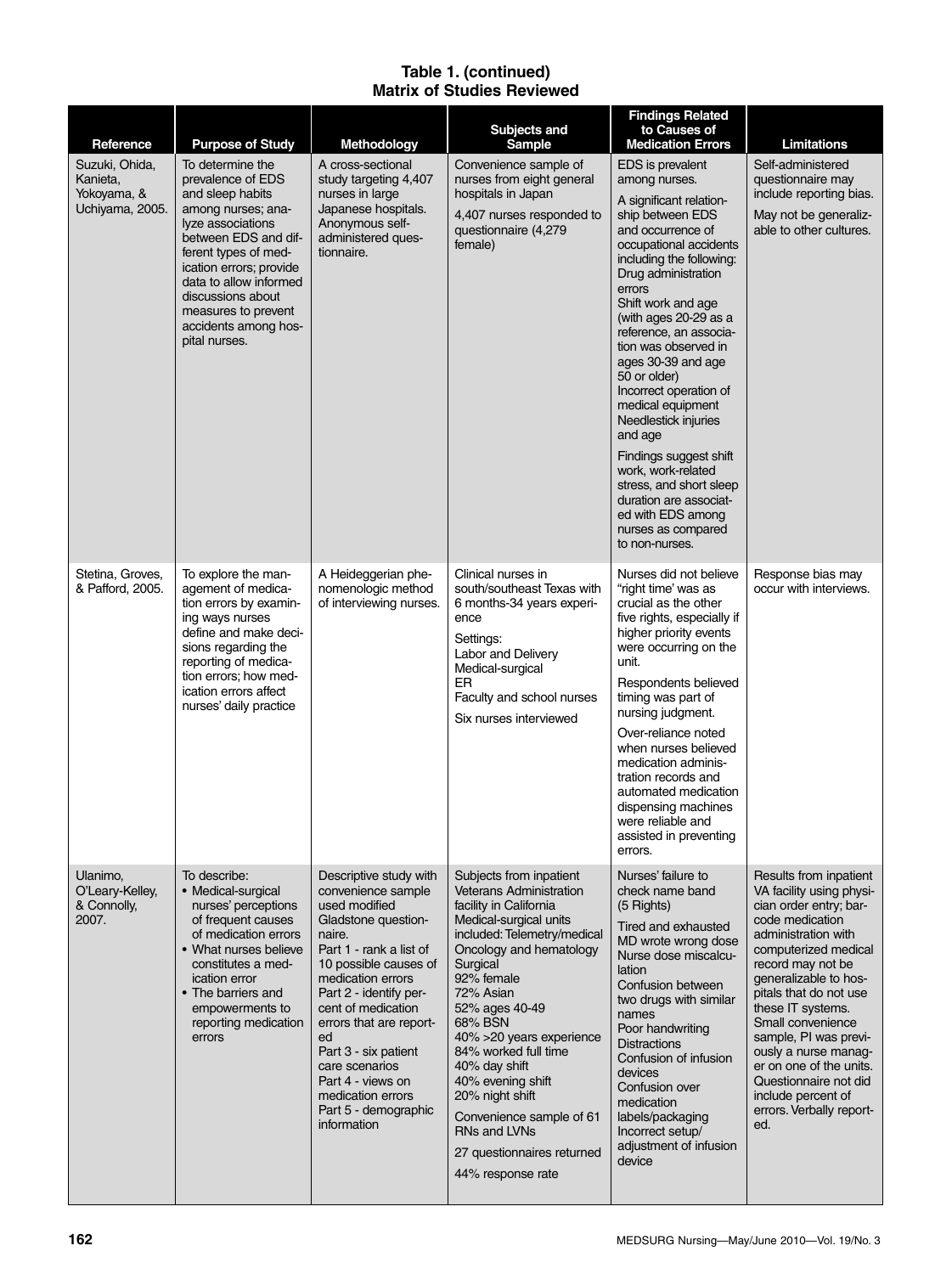#### **Table 1. (continued) Matrix of Studies Reviewed**

| Reference                                | <b>Purpose of Study</b>                                                                                                                                                                                               | Methodology                                                                                                                                                          | Subjects and<br><b>Sample</b>                                                                                                                                                                                                                                        | <b>Findings Related</b><br>to Causes of<br><b>Medication Errors</b>                                                                                                                                                                                                                                                                                              | Limitations                                                                                                                                                                                                                                                                                        |
|------------------------------------------|-----------------------------------------------------------------------------------------------------------------------------------------------------------------------------------------------------------------------|----------------------------------------------------------------------------------------------------------------------------------------------------------------------|----------------------------------------------------------------------------------------------------------------------------------------------------------------------------------------------------------------------------------------------------------------------|------------------------------------------------------------------------------------------------------------------------------------------------------------------------------------------------------------------------------------------------------------------------------------------------------------------------------------------------------------------|----------------------------------------------------------------------------------------------------------------------------------------------------------------------------------------------------------------------------------------------------------------------------------------------------|
| Madegowda,<br>Hill, & Anderson,<br>2007. | Compares and con-<br>trasts three nursing<br>shifts in a small rural<br>Midwestern hospital<br>with regard to number<br>of reported errors,<br>type and severity of<br>errors, and units on<br>which errors occurred. | Retrospective, non-<br>experimental descrip-<br>tive design.                                                                                                         | Reviewed 133 medical<br>errors reported over a 12-<br>month period<br>Used 120 of the reports<br>No pediatric or incomplete<br>reports were included<br>Research conducted at a<br>100-bed rural hospital<br>where RNs routinely have<br>15-20 patients on 2nd shift | Highest percent on<br>Fridays, during the<br>month of January, on<br>a general med-surg<br>unit, with IV medica-<br>tions.<br>Errors involved either<br>omission or wrong<br>dose.<br>Fridays have a high<br>rate of absenteeism at<br>the hospital.                                                                                                             | Findings from the<br>small rural hospital<br>are not generalizable.<br>Unknown if more<br>errors occurred but<br>were not reported.                                                                                                                                                                |
| Fry & Dacey,<br>2007.                    | To identify nurses'<br>views on the factors<br>potentially contributing<br>to medication errors<br>and consequences of<br>error reporting.                                                                            | Cross-sectional<br>survey using a struc-<br>tured questionnaire.                                                                                                     | Volunteer RNs from seven<br>different types of wards<br>0-16 or more years of<br>experience<br>57% trained in the U.K.<br>240 questionnaires<br>distributed<br>139 returned completed<br>58% response rate                                                           | <b>Distractions</b><br>Training/education<br>Confusion over<br>packaging/labels<br>Illegible medication<br>charts                                                                                                                                                                                                                                                | Study in U.K.<br>(London).<br>Participation voluntary<br>and may reflect<br>reporting bias.<br>No clear definition of<br>'medication chart."<br>Significant difference<br>in nurses trained in<br>the U.K. regarding<br>preparation in<br>pharmacology.                                            |
| Tang, Sheu, Yu,<br>Wei, & Chen,<br>2007. | Investigate nurses'<br>views on factors con-<br>tributing to medication<br>errors in the hope of<br>improving the medica-<br>tion administration<br>process                                                           | A three-part semi-<br>structured question-<br>naire with narrative<br>description of error,<br>nurses' background,<br>and contributing fac-<br>tors snowball sample. | Female nurses in Taiwan<br>90 nurses invited to<br>participate<br>72 responded<br>80% response rate                                                                                                                                                                  | Personal neglect<br>(5 Rights)<br><b>Distractions</b><br>Heavy workload<br>New staff<br>Need to solve other<br>problems while<br>administering drugs<br>Advanced medication<br>preparation without<br>rechecking before<br>administration<br>Being a new graduate<br>Medical wards and<br>ICUs were most com-<br>mon sites for medica-<br>tion error occurrence. | Study conducted in<br>Taiwan; authors stated<br>they are reluctant to<br>release incident<br>reports and to partici-<br>pate in surveys<br>regarding medication<br>errors.<br>Respondents based<br>answers on recall.<br>Snowball sampling<br>and small sample size<br>may cause sampling<br>bias. |

error, and subsequently if the physician and nurse manager should be notified.

Results revealed two major areas of concern (Gladstone, 1995). First, confusion existed among nurses regarding the definition of medication errors, when such errors should be reported to the physician, and when they should be reported to the nurse manager. Second, fear of disciplinary action upon reporting medication errors was identified. The four case scenarios included common occurrences on a medical-surgical unit. Scenario #1, in which a patient missed a scheduled antibiotic because he was off the unit for 3 hours, showed less than 20% of nurses considered this an error. Scenario #2 stated four patients received their intravenous antibiotics 45-60 minutes late on a busy surgical unit. Again, less than 20% of nurses considered this a medication error. A patient receiving total parental nutrition at 200 ml/hour instead of the ordered 125 ml/hour was the subject of scenario #3, and greater than 80% of nurses said this constituted an

error. Scenario #4 in which a nurse omitted a 2:00 a.m. dose of Ventolin® (albuterol) for a patient who was asleep, was considered a drug error by just over 20% of nurses. Results also demonstrated nurses would tend not to report all errors to the nurse manager, and showed disagreement as to whether the error should be reported to the doctor. Other survey questions revealed 63% of participants were not sure what constitutes a medication error, and 74% believed some errors were not reported due to nurses' fear of the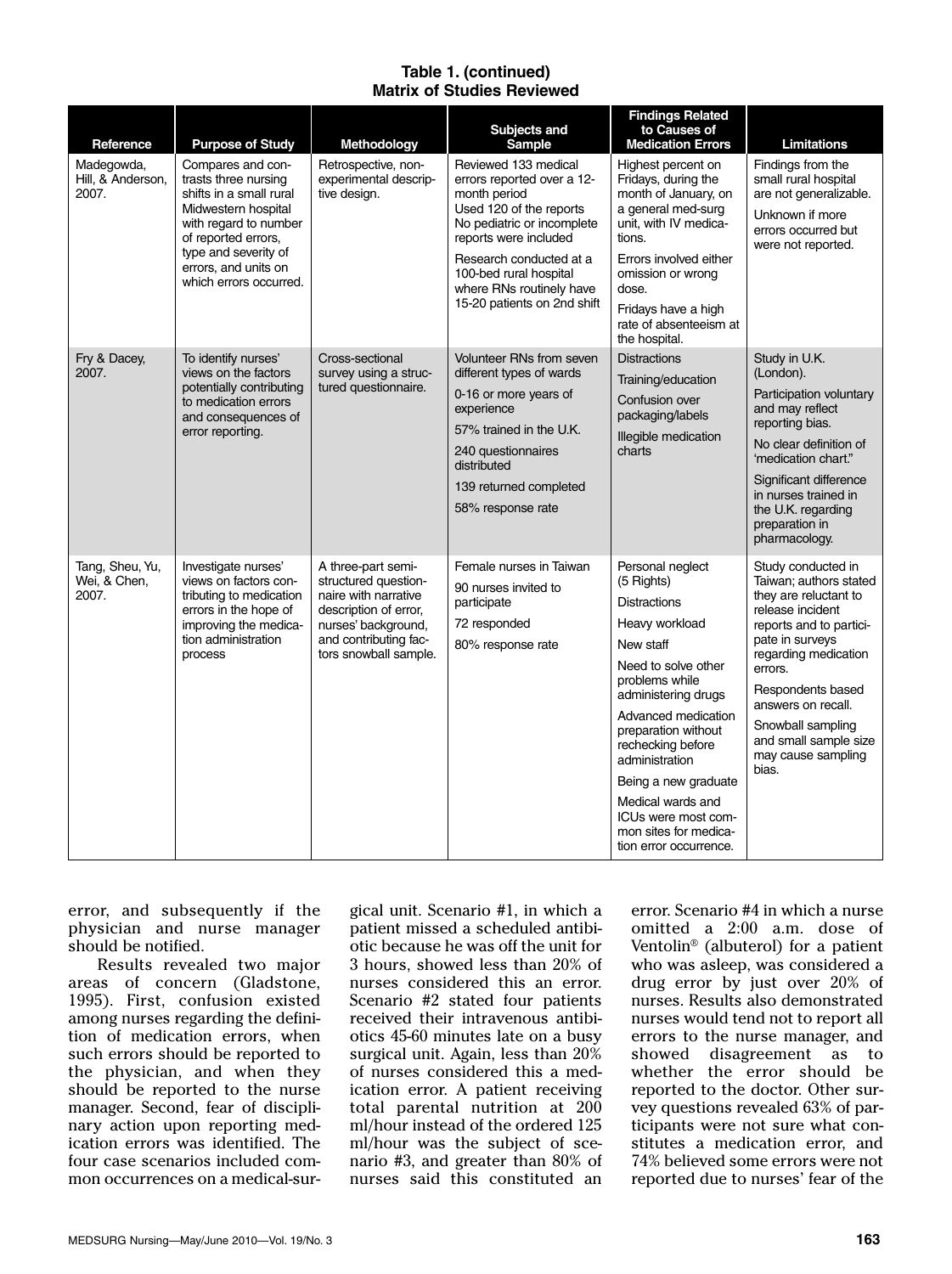reaction of nurse managers. A total of 14 nurses who made medication errors also were interviewed. One of the common themes that emerged from these interviews revealed fear of management's reaction to nurses who make drug errors.

Subsequent studies replicated Gladstone's work (Mayo & Duncan, 2004; Osborne, Blais, & Hayes, 1999; Ulanimo et al., 2007). Their results demonstrated continuing confusion among nurses about what constitutes a medication error. This confusion is relevant to note because nurses must agree on the definition of a medication error and an appropriate reporting process in order to develop effective strategies for a safer health system.

Osborne and colleagues (1999), Mayo and Duncan (2004), and Ulanimo and co-authors (2007) each used a modified version of the Gladstone survey to determine nurses' perceptions of what constitutes a medication error, identify the main causes of medication errors, and understand barriers to reporting errors. Osborne and colleagues administered a modified version of Gladstone's survey to registered nurses in a community hospital in south Florida. With permission from Gladstone, these researchers omitted the items that addressed nurses' education related to administering medication and the need for continuing education about medications, as this was specific to nursing in England. Items included in their survey included statements requiring the ranking of perceived causes of medication errors, participants' views about reporting medication errors, and the same scenarios in which the respondents indicated whether the incident constituted a medication error, if the doctor should be notified, and if the nurse manager should be notified. This survey included an extra scenario describing a nurse who gave a patient one oxycodone (Percocet®) for pain when she had the option of giving one or two pills for pain every 4 hours. One and a half hours later, the patient requested the second pain pill and the nurse administered it. The survey participants were to state if that constituted a medication error, and if it should be reported. Results revealed when nurses discovered what they thought to be medication errors, they were not necessarily likely to report the error. No statistical differences related to age, years of experience, or level of education were found in these nurses' perceptions of medication errors. These participants ranked their perception of the causes of medication errors as failure to identify the patient properly, followed by fatigue and exhaustion of the nurse. Distractions were ranked as the fourth major cause of medication errors in this study.

Using a larger sample, Mayo and Duncan (2004) replicated the study by Osborne and colleagues. They used the modified Gladstone instrument to survey 983 registered nurses from multiple settings. They also included yet one more scenario in which the nurse is preparing to administer a patient's daily dose of digoxin (Lanoxin®). The nurse was aware that the previous day's serum digoxin level was 1.8 ng/ml, slightly over the normal value, and the current day's digoxin level was not yet available. Therefore, the nurse held the morning dose of the medication. Respondents were to identify if that is a drug error, and if it needs to be reported.

The top three ranked perceived causes of medication errors in this study were hard-to-read or illegible physician handwriting, distractions, and tired/exhausted nurses (Mayo & Duncan, 2004). Responses varied as to what constituted a medication error, yet 92.6% of nurses stated they were sure of what composed an error. Results also revealed most nurses did not report errors because of fear of manager reactions. Few significant relationships were found between nurse characteristics and medication errors, including type of unit and perceived reporting of errors.

Ulanimo and co-authors (2007) not only reviewed nurses' perceptions of medication errors using a modified Gladstone questionnaire, but also considered possible interventions, such as computerized physician order entry and bar coding. They also found that failure of the nurse to check the name band and the nurse being tired and exhausted were the highest perceived causes of medication errors.

All three studies found disagreement among nurses as to what constituted a medication error. These studies also identified common themes among nurses' perceived causes of errors. They included distractions, failure to follow the five rights of medication administration, nurses being tired and exhausted, and poor physician handwriting (Mayo & Duncan, 2004; Osborne et al., 1999; Ulanimo et al., 2007). In addition, Mayo and Duncan, and Ulanimo and colleagues found common perceived causes of errors to involve medications with similar names, miscalculations by nurses, similar drug packaging, and confusion or improper use of infusion devices.

Fry and Dacey (2007) sought to establish nurses' views on contributing factors to medication errors and error reporting. The researchers based their questionnaire on issues discussed in studies by Gladstone (1995), Mayo and Duncan (2004), and Osborne and colleagues (1999). The Fry and Dacey questionnaire used open, closed, and Likert-scale questions asking for level of agreement to predetermined statements. Results showed distractions, poor physician handwriting, and similar drug packaging as perceived causes of medication errors among nurses. Another study by Tang and co-authors (2007) revealed personal neglect, heavy workload, new staff, and the need to solve other problems on the unit as contributing factors to the causes of medication errors.

Stetina and colleagues (2005) used a Heideggerian method of interviewing nurses regarding the phenomenon of medication errors. They explored management of medication errors by examining how nurses define error and make decisions regarding error reporting, and how errors affect their daily practice. They found nurses did not believe administering medications at the right time was as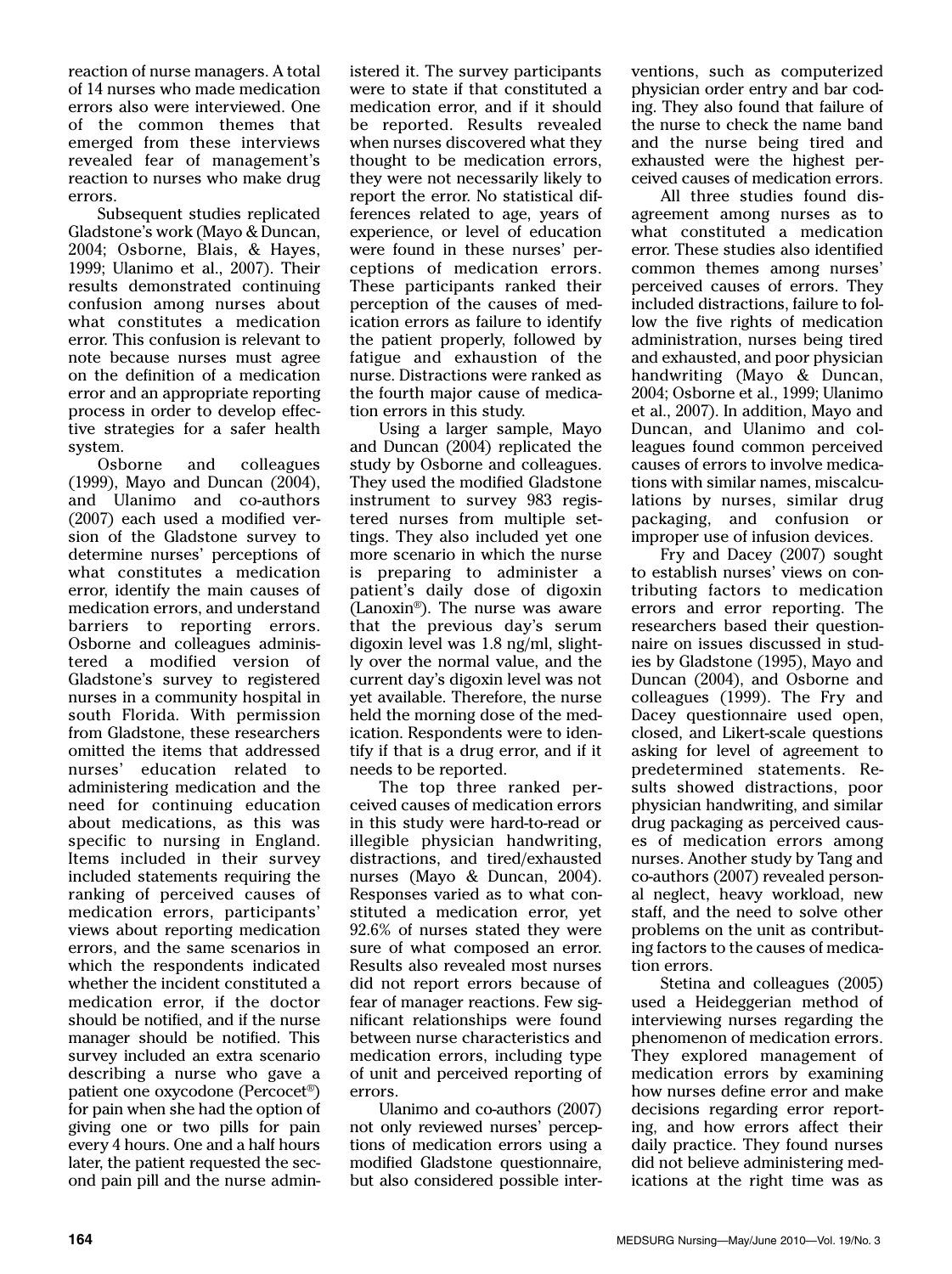crucial as the remaining five rights of medication administration. For this group of nurses, not administering medications on time was considered part of nursing judgment, particularly if timeliness was affected by higher priority events on the unit.

Pape (2003) compared three groups of nurses during the administration of medications. One group followed the usual protocol for medication administration, the second group used a focused protocol, and the third group used a Medsafe protocol. With distractions cited most often as a perceived reason for medication errors, addressing distractions on nursing units should be of high priority for nursing leaders in their quest to decrease errors. Pape addressed distractions in the work environment and adopted a protocol similar to the airline industry. Pilots follow standard operating procedures, use checklists during critical points of a flight, and are not allowed to engage in conversation while the plane is below 10,000 feet. Pape used protocols and checklists, and nurses in one group wore a red vest that read, "Medsafe Nurse, Do Not Disturb," while administering medications. Nurses in the other group used standard protocols. Two intervention groups were utilized, one in which staff members were asked not to disturb a nurse who was administering medications, and another group in which a checklist and vest were used. Significant differences were found regarding distractions among the three groups, with the number of distractions decreasing incrementally from the control group to the Medsafe group.

Pape and colleagues (2005) also studied the use of symbols or signage and standard protocols as a way to decrease distractions during medication errors. The signs served as a reminder not to disturb the nurse during medication administration. While the results were mixed for nurses who were following the protocol checklist, the placement of signs saying, "Do Not Disturb During Medication Administration," resulted in a significant decrease in the number of distractions.

Attention to noise levels and distractions should be a priority among nurse managers. Pape and co-authors (2005) described two inexpensive, straightforward, timely interventions of the use of "Do Not Disturb During Medication Administration" signs and a vest worn by the nurse administering medications that states "Medsafe Nurse. Do Not Disturb" as ways to address one of the most frequently cited perceived reasons for medication errors. Interventions to decrease distractions likely would lead to an increased focus on patient care, more time for nurses to complete their work, a decrease in job-related stress, and an increase in job satisfaction. The study found distractions, poor communication, and failure to follow standard protocols, or deviation from the five rights, as commonly perceived causes of medication errors.

The perception that medication errors result when nurses are tired or experiencing heavy workloads was noted in four studies (Mayo & Duncan, 2004; Osborne et al., 1999; Tang et al. 2007; Ulanimo et al., 2007). These findings are in agreement with a study by Rogers and colleagues (2004), who examined work patterns of staff nurses in hospitals to determine if a relationship existed between the number of hours worked and the frequency of errors. Their findings revealed not only the number of hours worked per week had a significant effect on errors, but also the likelihood of making an error was three times higher when nurses worked 12.5 hours or more in a shift. More than half the errors and near errors involved medication administration.

Shift work has long been recognized as a contributing factor to workers being tired and exhausted. Excessive daytime sleepiness (EDS) was noted to have a significant relationship to occupational errors, including medication administration errors (Suzuki, Ohida, Kanieta, Yokoyama, & Uchiyama, 2005). This study suggested shift work, workrelated stress, and short sleep duration are associated with EDS among nurses.

A retrospective study by Madegowda and co-authors (2007) compared the number of reported errors, types and severity of errors, and units on which errors occurred during three nursing shifts in one hospital. Errors were most likely to occur on a medicalsurgical unit, on Friday, during second shift, in the month of January, and to involve administration of an intravenous medication. Significant information relevant to this study included the following: the highest percentage of absenteeism was on Friday, second shift typically had lower staffing, and staffing was based on census rather than acuity. Decreased staffing puts higher demands on available staff, which in turn may lead to increased workload; increased workload may lead subsequently to increased fatigue. Both increased workload and fatigue affect nurses' ability to focus on tasks such as medication administration.

#### **Implications to Nursing**

Interventions to decrease medication errors are implemented continuously in health care settings. Efforts also should ensure new procedures do not put a further burden on nurses who are already distracted, tired, exhausted from working long shifts, and experiencing EDS. When nurses are rushed and tired, constantly interrupted, or adjusting to a different shift, the chances of deviating from the standard medication administration protocol are likely to increase (Mayo & Duncan, 2004; Osborne et al., 1999; Tang et al., 2007; Ulanimo et al., 2007 ).

The second most frequently cited perceived reason for medication errors by nurses is failure to follow the five rights, or failure to follow protocol (Mayo & Duncan, 2004; Pape, 2003; Tang et al., 2007; Ulamino et al., 2007). The question nursing leaders should ask is, "Why are nurses not following the five rights?" Distractions may explain in part why the five rights are not being followed, but nurses must determine if other factors contribute to the failure to follow this basic practice. Do nurses value this fundamental charge?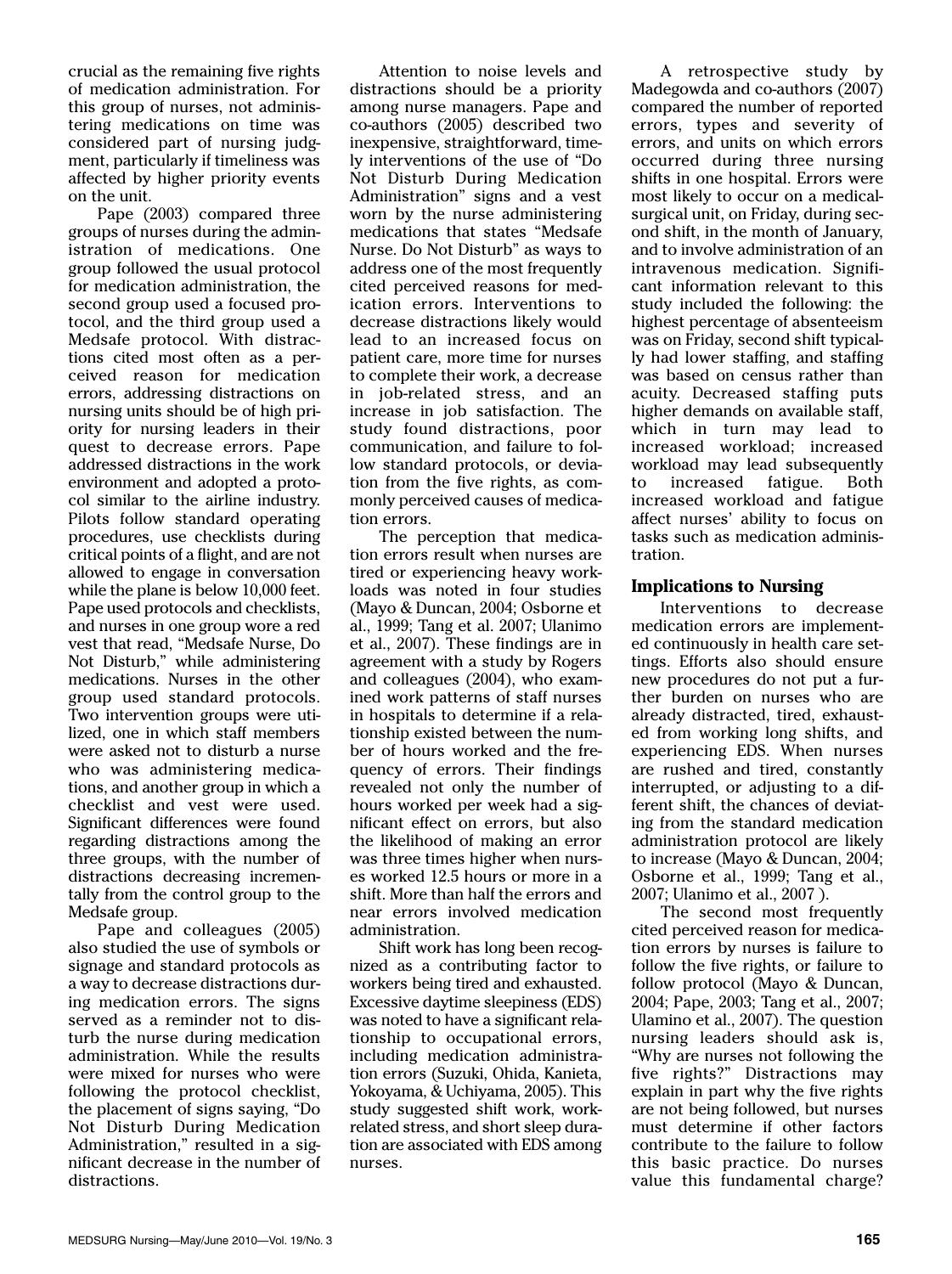Does it lose its importance after they are no longer being observed by a nursing instructor? Or have heavy workloads, long shifts, and fatigue so affected nurses' ability to focus and concentrate that the importance of the five rights is no longer appreciated as part of routine, safe medication administration?

Miscalculations and incorrectly set infusion devices also could contribute to medication errors (Mayo & Duncan, 2004; Suzuki et al., 2005; Ulanimo et al. 2007). A distracted, stressed, or tired nurse could make a mistake while setting an infusion rate or performing a basic calculation.

Barriers to reporting medications errors and the emotional impact of medication errors also are discussed frequently in the literature (Fry & Dacey, 2007; Gladstone, 1995; Mayo & Duncan, 2004; McBride-Henry & Foureur 2006; Osborne et al., 1999; Rassin, Kanti, & Silner 2005; Stetina et al., 2005; Ulanimo et al., 2007). Maricle and colleagues (2007) noted a discrepancy in the number of medication errors observed and the number of medication errors reported that is consistent with other studies related to underreporting of medication errors.

Medication errors also affect nurses emotionally. Studies indicate nurses often feel incompetent, guilty, scared, worried, and afraid of co-workers' reactions after making a medication error (Fry & Dacey, 2007; Mayo & Duncan, 2004; Tang et al., 2007). In their study, Osborne and co-authors (1999) reported nurses' loss of selfesteem and decreased confidence in their clinical abilities after making an error. In a notable study on the long-term effects of medication errors, Rassin and colleagues (2005) discussed the feelings of shame and guilt as well as insomnia experienced by nurses involved in an error. While considering what method to use in working with a nurse who has committed a medication error, nursing leaders thus also must consider how the error itself may have affected the nurse and plan supportive strategies.

*While a method for dealing with unsafe or careless practice is imperative in health care, punitive measures may cause many errors to go unreported.*

# **Conclusion**

The second half of the saying by Alexander Pope is familiar to many: "To err is human, to forgive, divine" (Pope, n.d.). While some may suggest authentic forgiveness requires divine intervention, nurses can take a first step in that direction by seeking to understand the root causes of medication errors to ensure their peers are not afraid to report errors. If nurses fear managers' reactions to medication errors, or if they are afraid of what their co-workers will say, they will be less likely to come forward if such events occur (Fry & Dacey, 2007; Gladstone, 1995; Mayo & Duncan, 2004; McBride-Henry & Foureur, 2006; Osborne et al., 1999; Rassin et al., 2005; Stetina et al., 2005; Ulanimo et al., 2007). While a method for dealing with unsafe or careless practice is imperative in health care, punitive measures may cause many errors to go unreported. Errors must be reported in order to identify system failures and individual causes leading to the errors (Mayo & Duncan, 2004; McBride-Henry & Foureur, 2006; Osborne et al., 1999). Multiple studies discussed nurses' fear of repercussion, damage to their reputations, or loss of employment if reporting medication errors (Gladstone, 1995; Mayo & Duncan, 2004; McBride-Henry & Foureur, 2006; Osborne et al., 1999; Stetina et al., 2005; Ulanimo et al., 2007). The existence of unreported errors may be linked closely to the disagreement regarding exactly what constitutes a medication error (Gladstone, 1995; Mayo & Duncan 2004; McBride-Henry & Foureur 2006; Osborne et al., 1999; Ulanimo et al., 2007).

The nurses' role is only a small part of the process of medication administration. Medication delivery is a complex, multidisciplinary process. To increase the safety of medication administration, all aspects of the process must be scrutinized carefully and thoughtfully to ensure system issues, environmental issues, and human error factors are addressed in a nonpunitive manner that encourages health care leaders to collaborate in creating a safer setting for patient care (Gladstone 1995; Mayo & Duncan, 2004; McBride-Henry & Foureur, 2006; Osborne et al., 1999; Ulanimo et al., 2007).

#### **References**

- Burke, K.G. (2005). Executive summary: The state of the science on safe medication administration symposium. American Journal of Nursing, 105(3), 4-9.
- Carlton, G., & Blegen, M.A. (2006). Medication related errors: A literature review of incidence and antecedents. Annual Review of Nursing Research, 24, 19-38.
- Fry, M.M., & Dacey, C. (2007). Factors contributing to incidents in medicine administration: Part 2. British Journal of Nursing, 16(11), 676-681.
- George, D., & Austin-Bishop, N. (2003). Error rates for computerized order entry by physicians versus nonphysicians. American Journal of Health-System Pharmacy, 60(21), 2250-2252.
- Gladstone, J. (1995). Drug administration errors: A study into the factors underlying the occurrence and reporting of drugs errors in a district general hospital. Journal of Advanced Nursing, 22(4), 628-637.
- Kohn, L.T., Corrigan, J.M., & Donaldson, M.S. (Eds). (2000). To err is human: Building a safer health system. Washington, DC: National Academy Press.
- Kramer, J.S., Hopkins, P.J., Rosendale, J.C., Garrelts, J.C., Hale, L.S., Nester, T.M., ... Haneke, R.D. (2007). Implementation of an electronic system for medication reconciliation. American Journal of Health-System Pharmacy, 64(4), 404- 422.
- Lassetter, J.H., & Warnick M.L. (2003). Medical errors, drug-related problems, and medication errors: A literature review on quality of care and cost issues. Journal of Nursing Care Quality, 18(3), 175-183.
- Madegowda, B., Hill, P.D., & Anderson, M.A. (2007). Medication errors in a rural hospital. MEDSURG Nursing, 16(3), 175-180.
- Manias, E., Aitken, R., & Dunning, T. (2005). How graduate nurses use protocols to manage patients' medications. Journal of Clinical Nursing, 14(8), 935-944.
- Maricle, K., Whitehead, L., & Rhodes, M. (2007). Examining medication errors in a tertiary hospital. Journal of Nursing Quality Care, 22(1), 20-27.